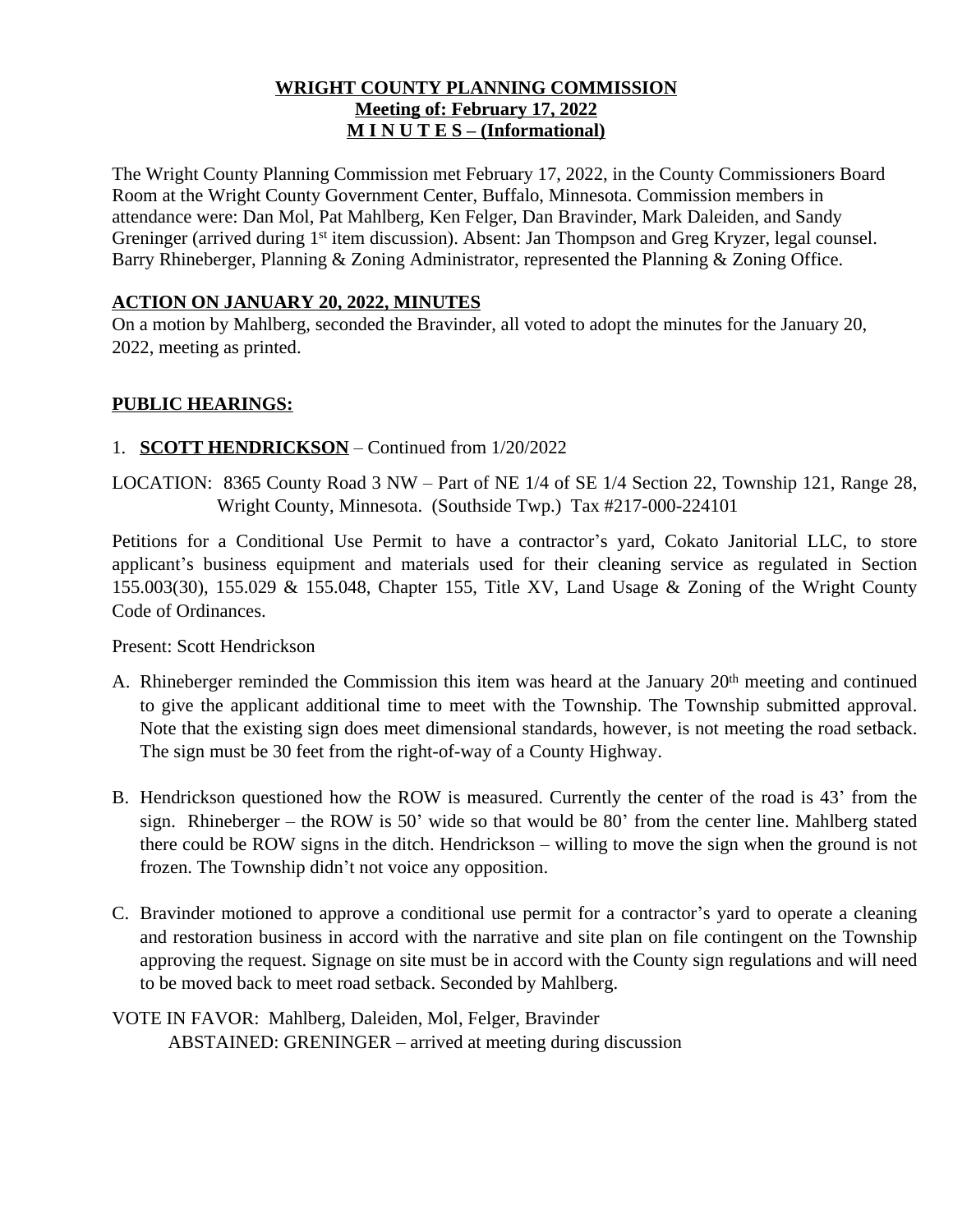# 2. **WILLIAM J. HOLTHAUS** – New Item

LOCATION: E 1/2 of W 1/2 of SW 1/4, Section 22, Township 121, Range 25, Wright County, Minnesota. (Monticello Twp.) Tax #213-100-223201

Request to renew the Conditional Use Permit that was granted in 2006 to continue mining, stockpiling, crushing, and recycling of bituminous and concrete materials for an additional 5 years as regulated in Section 155.100 of the Wright County Code of Ordinances.

Present: Bill & Cynthia Holthaus, Paul Otto with Otto Associates

- A. Rhineberger displayed several years of aerial photos so the Commission could see the pit progression. Existing gravel mining operation just south of the City of Monticello at the intersection of Count Road 106 and MN 25. The property is zoned General Agriculture and is in the Land Use Plan to remain AG. A Conditional Use Permit was approved in 2005 to allow stockpiling, crushing, and recycling of bituminous and concrete demolition materials. In 2006, the remainder of the 40 acres was permitted, with a completion date of December 2015 and reclamation date of December 2017. The permit was again renewed in 2016 for 5 years and this request would be an extension of that permit. Township did approve. Letter received, from a neighbor to the north, requesting the CUP be denied. The mining plan has not changed. Vegetative screening of trees and berm along the north border appear to be in good condition.
- B. Otto completed a topography survey to determine status of ground mined and left to be mined. Volume left to be mined is somewhere between 60,000 to 80,0000 cubic yards. Estimate being done in 1-2 years. The demand for this material is currently fairly high.
- C. B. Holthaus wanted to start reclamation in 2021 but that did not happen. Goal is to start reclaiming this year. Continue mining to the north, there isn't much material left, and then can start reclamation. Most material is mined out. Have not had any recycling hauled in for the 12 years. Mol questioned if everything going on right now gravel being hauled out and nothing coming in. B. Holthaus – 50,000 cubic yards of black dirt brought in for reclamation and will probably have to bring in more.
- D. Felger questioned if there are berms that have material to be used in the reclamation process. Otto there are some berms out on site, note a lot of material to reuse. They are looking to bring in additional topsoil. B. Holthaus – have built up the berms in the past few years but that might not be enough material for their end goal. Felger – understands there is reclamation plan in place. How much more topsoil will be needed when complete? B. Holthaus – not sure the volume that will be needed but there are some clay areas they would like to build up with topsoil. All of the original black dirt remained on site. The soil was scraped back on the east and west sides to be used during the reclamation process.
- E. Bravinder questioned the applicant if County Road 106 is ever used as an access to the pit. B. Holthaus – he personally uses County Road 106 as an access, but not the mining operation equipment. Bravinder – off of MN 25 is the primary access. B. Holthaus – Correct. There have been times he has brought a contractor in and out of the County Road 106 access or farm equipment.
- F. Rick Rosnow lives in Prairie Acres, just north of the mine. Concern is noise. Over the summer there were problems with someone in the area dumping rocks into the back of a metal box at 4:30 or 5:30 in the morning. Not sure if there is a noise ordinance or rules about hours of operation. Other than the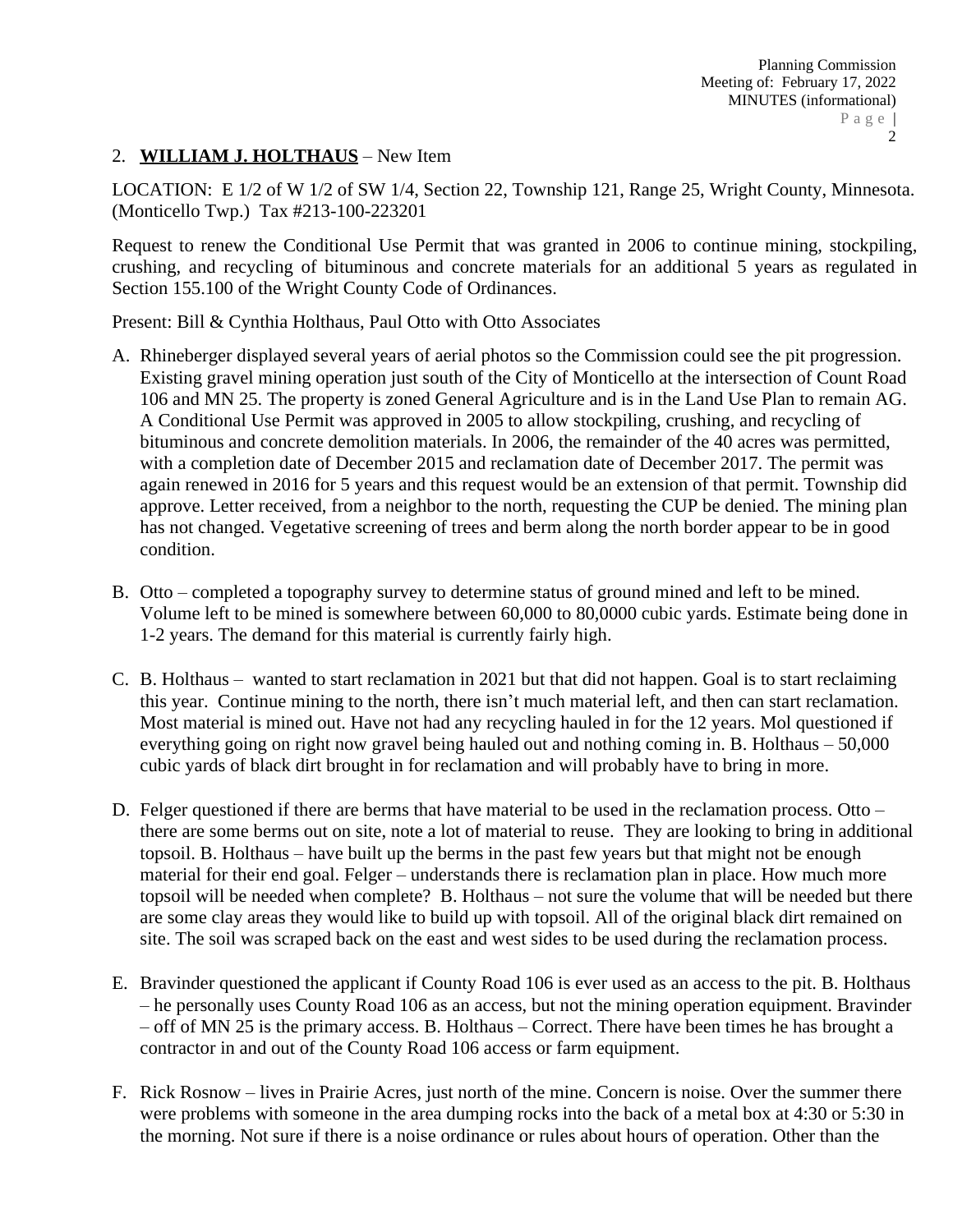noise everything has been fine. Rhineberger – standard operating hours are 7 a.m. – 7 p.m., contact the Planning and Zoning Office if there is operation outside of those hours.

- G. Daleiden when the reclamation is complete, will the level be what it was originally or down. S. Holthaus – down a ways, but not sure how far. Rhineberger – the reclamation plan shows more or less a 24' hole from the edges down with slopes at 3 to 1 or better. There will be high sides with lowest area at 24' down with majority of slope in the first few feet and gradual bowl from there. Daleiden questioned the use of the property once reclamation is complete. Rhineberger – assumption would be agriculture. Otto – the property would be able to be farmed. The 3 to 1 slopes can't be farmed but with enough black dirt there are areas that will be able to be farmed.
- H. Felger concern with what is happening with rocks being loaded outside operating hours. S. Holthaus – will talk with contractor. He does store rocks on site but usually loads during the day or mid-morning. Would be shocked if he is loading before 7 a.m. as he is aware of the operating hours. C. Holthaus – there are 3 gravel pits in the area it could be anyone of them. Mol – aware of a potential issue, at a minimum look into it. Felger – existing permit is for 5 years. Rhineberger – confirmed this request is a 5-year extension.
- I. Felger moved to renew the existing Conditional Use Permit for another 5 years, to include mining, stockpiling, crushing, and recycling of bituminous and concrete martials, according to the conditions established previously, and with the following conditions: 1) The letter of credit must be kept in place until released by the Planning and Zoning Office upon final reclamation; and 2) Mining to be completed by December 2026, with reclamation completed by December 2027. Seconded by Bravinder.

VOTE: CARRIED UNANIMOUSLY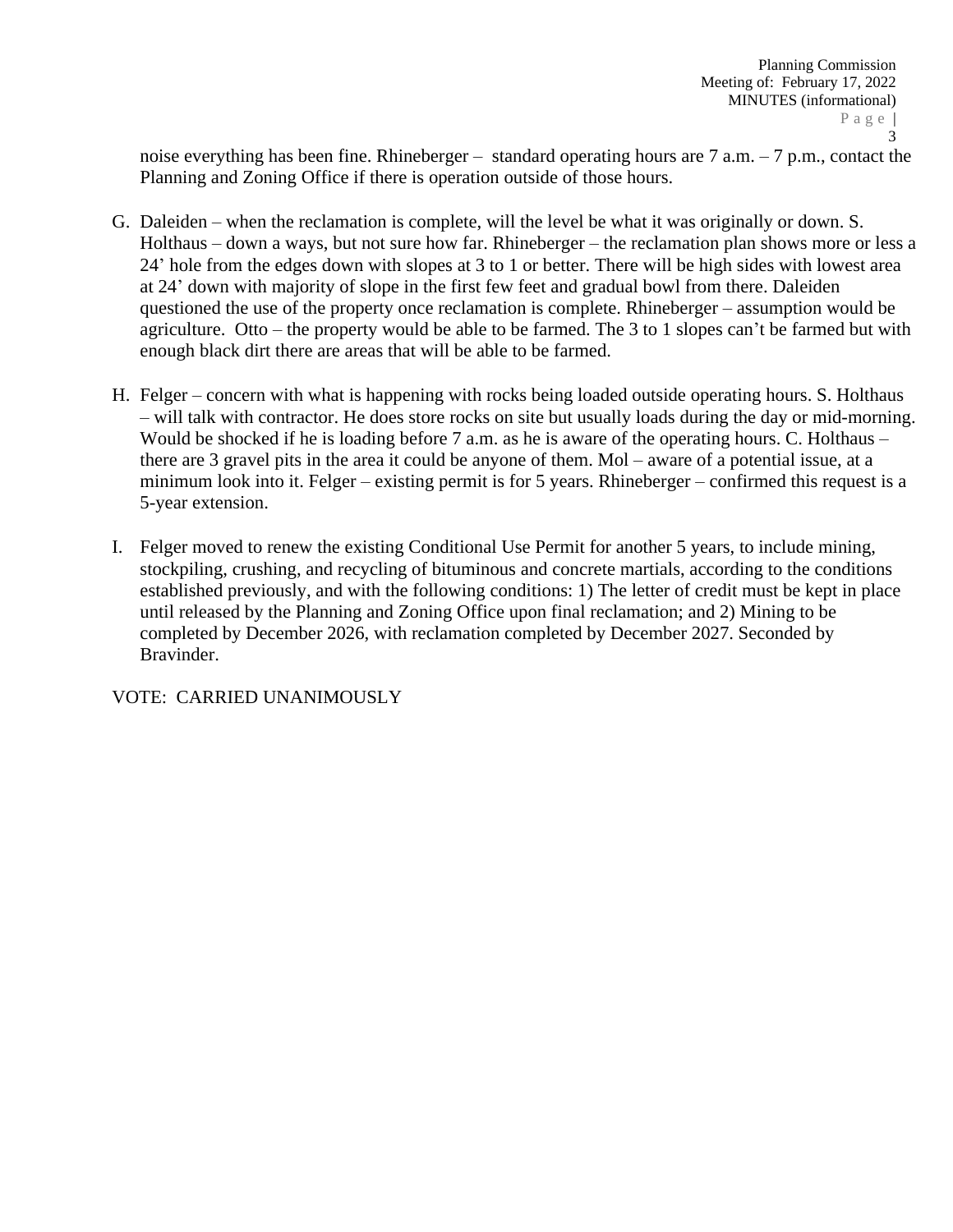## 3. **MARTIN WEBER** – New Item

LOCATION: Part of SW 1/4 of NW 1/4 and part of the W 1/2 of SW 1/4 , Section 34, Township 119, Range

25, Wright County, Minnesota. (Franklin Twp.) Tax #208-300-343306

Request a Conditional Use Permit for a 3-lot unplatted subdivision (lots proposed are approx. 11.5, 12.03, 28.84 acres) as regulated in Section 155.029 and 155.047 of Chapter 155, of Title XV Land Usage of the Wright County Code of Ordinances & Wright County Subdivision Regulations Chapter 155 Land Usage and Zoning, Title XV of the Wright County Code of Ordinances.

Present: Scott Gyllen with GLS Surveyors

- A. Rhineberger displayed the concept plan. Request is for a three-lot unplatted subdivision in Franklin Township. In 2008 the property was rezoned to Agricultural Residential/S-2 Shoreland and approved to spilt into two large A/R lots. Applicant is back to the Commission to divide in a different fashion with three lots at 11, 12 and 28.84 acres. The County Highway department has approved the proposed access points. Soil and Water Conservation District commented there are wetlands on site, but the presented plans do meet standards. Access on Parcel A, the largest parcel, includes some wetland work that was done to create access on a higher point, likely for farm purposes. SWCD noted this alteration was allowed but any additional work to access the proposed northern homesite will need to be reviewed. Homesite access on the northern portion potentially would require a CUP for fill in a floodplain as well as SCWD review. The floodplain area was displayed and reviewed. Township did approve noting the request meets road frontage regulations and lots are greater than 10 acres.
- B. Gyllen stated all access points were approved. Proposal for Parcel A shows 2 suitable sites, a northern and southern homesite. The buyer would be the one to decide which area to use as their building site. The seller wanted to show there is ability to have a septic system in both locations. The 2 sites on Parcel A show 1 septic location; Bernie Miller with MSTS stated both home locations have the ability for a primary and secondary site. With Parcel A the property owner will have to decide where they want their home and what will have to be done for a building and septic site.
- C. Brian Schaust on the original homestead, east of the property in question. Father was original owner of all the land in the proposal. The proposed northern driveway for Parcel A was built-up for the tractors. Rhineberger – potentially could be a driveway. Schaust – feel the access road has caused more of a wetland. Feels the driveway that is there created the area in question to be more wet. Father farmed all of the land and it was all tillable. Sister lives to the west and what happens on Parcel A could cause more of an issue for her. Does not have a problem with 3 parcels, each having a home. Three homes are more appealing than a larger development or commercial. Parcel A needs to really be looked at with what is happing with the water. The access that is there now does not seem to have been well built. Mol questioned the applicant if there is a possibility there is tile or maybe broken tile. Schaust – as far as he knows his father did not put in tile. He plowed and planted corn in that area. There is an area on the lot that has a spring and stays wet. Not sure if the access road is what has created the increase in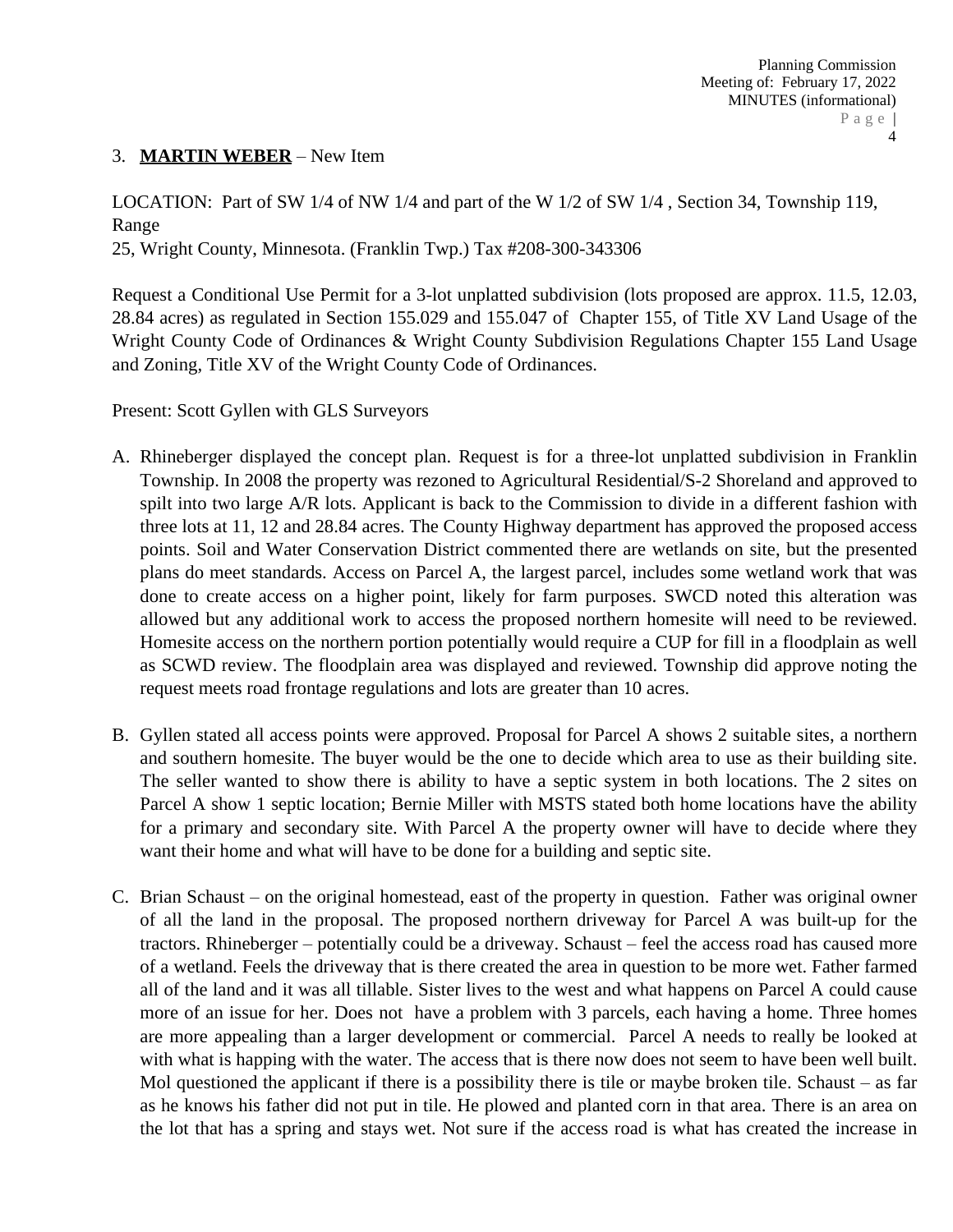water on the parcel, it could be other things or possibly even the road ditches. Daleiden – when did father last farm the property? Schaust – ended in 2005 or 2006. It started to get more wet even before that. That water wants to flow north and into the creek. The access might not be causing the problem, but it is not helping.

- D. Lorri Otto resides in the home on the west side of what will be Parcel A. Concern is the wetland area. How and what is going to be done to get back where to build. There is a spring on the other side of the pond, the trees, and the heavy farming equipment, is full of a lot of springs. Farm equipment has caused issues with increase in water. It is all wetlands in area. Not opposed to the proposal but concern is how Parcel A and wetland will be handled so that existing homes won't have issues. Can't see where access as a field road goes through where they would build is all wetlands. Bravinder – SWCD stated that there is a low area and floodplain on Parcel A therefore it will be difficult to build. Suggestion staying with a split level or shallow basement would be best. Questioned Otto and how her home sits in relationship to the current floodplain. Otto – since they have built, they have not had an issue. From her understanding the floodplain has been changed. Bravinder  $-2002$  was the wettest year in a long time, what was property like for her. Otto – where house sits was fine. It doesn't take long, and the yard will get soggy. Have a full basement with walkout to the south. The basement was filled in not dug in. Have not had a problem in the home with wetness.
- E. Greg Theisen owns property across Hwy 12, to the east and south of this property. Delano has long term plans with the Hwy 12 corridor and this property is varying from the allowed 1 per 40. This farmstead has already received more homes than the 1 per 40 rule would allow. Is against more homes than then 1 per 40 rule would allow and does not want to see more residential development on the property. Mol – the 1 per 40 rule relates to General Agriculture zoning and this property has been rezoned to Residential Agriculture, which allows 1 home per 10 acres. Theisen – visualize the Hwy 12 corridor being better suited for something other than residential development.
- F. Michael Boomgaarden lives on the north lot that borders the property. Concern is the water; it already floods to the south of them. Interested in where the proposed building sites would be located. Mol – options are shown based on where a septic system can be sustained. The sites shown on the proposal are just options. Boomgaarden – concern is where driveway will be located. Mol – proposal map does show where the Township did approve access. Boomgaarden stated when they built, they had a lot of back and forth with FEMA. Even though building site was approved by County and Township they had to work extensively with FEMA and obtain a LOMA. It was more of a connection with insurance and the mortgage company requirements. Rhineberger – generally in a floodplain FEMA will require additional insurance or review related to a mortgage. Mol – the Board does not deal with mortgages. Boomgaarden – if denied, could the parcel be rezoned too industrial or commercial. Rhineberger – the Land Use Plan can change, so that is a difficult question to answer. Right now, it is being looked as slated in the long-range plan, for denser than the 1 per 40. By raw acreage, 4<sup>th</sup> lot could potential be added into the proposal. Boomgaarden – prefer 3 new homes now would be better than in future commercial, industrial, or smaller residential lots.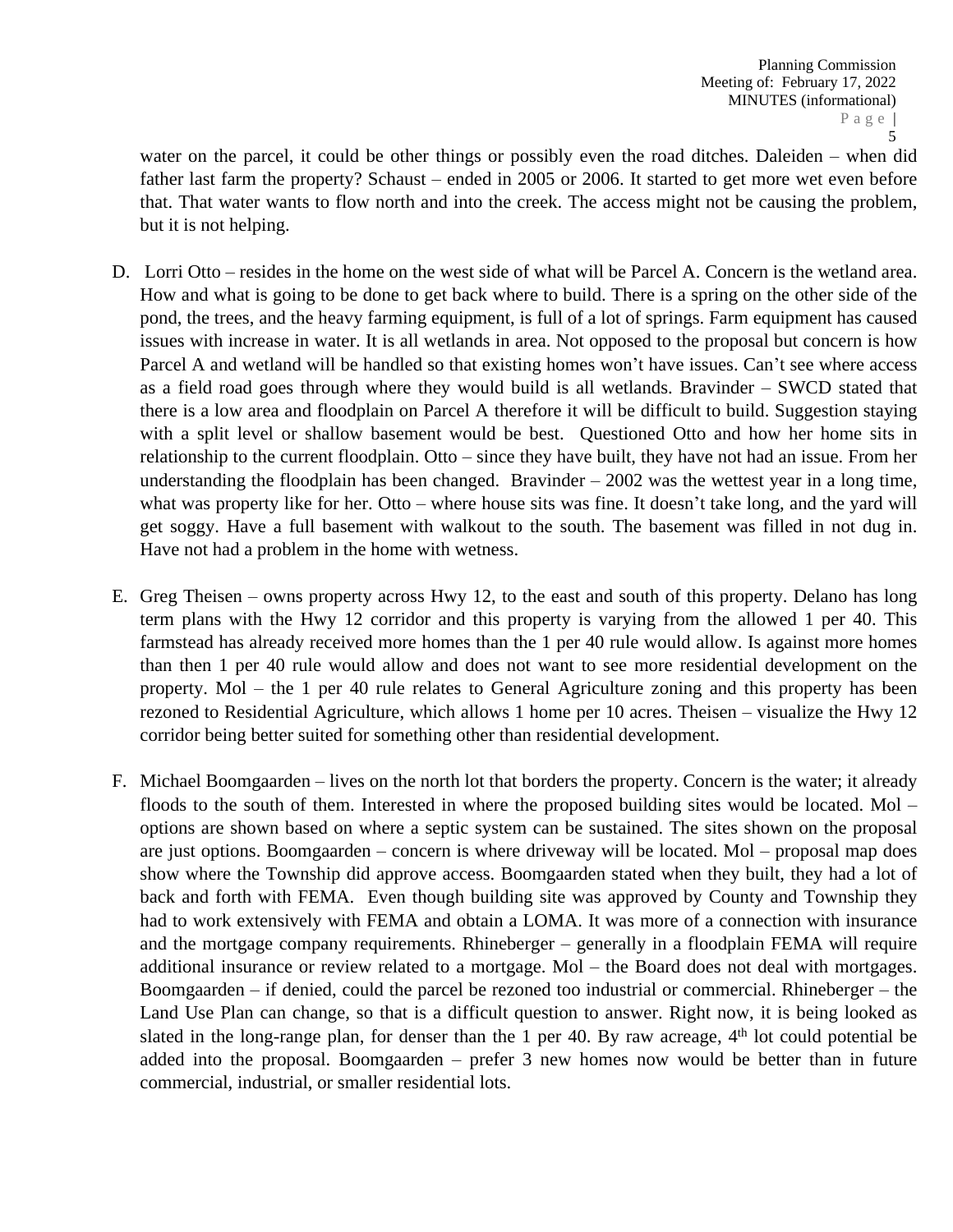- G. Bill Ray home is just to the east of the parcel in question. Concern with the wetland. Another neighbor kept adding fill, which has now created more and more water in the area. In an area as low as it is, concern is what happens on the parcel will affect his lot and current buildings.
- H. Daleiden feels these parcels will be reviewed by SWCD to make sure requirements are met. Questioned if the access road that is there now has a culvert. Gyllen – drain tile was used before not sure what is there now or how it is currently functioning. Daleiden – quite a bit of improvement will be needed to the road for the northern building site, as it does not meet the 911 vehicle standards, which will involve conversations with several departments. Gyllen – intent with Parcel A is giving the new owner 2 building site options and allowing them to decide where they want the house and what effort and funding they want to devote. The southern location doesn't have the floodplain, water, and access issues. The northern parcel would be dealing with FEMA and SWCD with possibly mitigation work, which can be expensive.
- I. Felger questioned if the road mentioned not meeting 911 standards is the access area noted on the proposal. Daleiden – correct the access is not wide enough to meet 911 requirements. Rhineberger – the evaluation is important, not so much the width. A road must have a minimum vehicular elevation no more than 2' below the regulatory flood protection elevation. For this parcel the base flood elevation is 915. The regulatory flood protection evaluation is 916.4, with a spot elevation of 912.4, in the wetland area. Roughly 2' of fill will be needed. Any improvement to the access would require brining in fill, which in a floodplain requires a CUP. Daleiden questioned if SWCD would be required to sign off on a dwelling permit prior to issuance. Rhineberger – a building permit for a dwelling on the northern portion would most likely need to come before the Commission regarding fill placed in a floodplain, which triggers review from SWCD. Daleiden – the south portion is not an issue.
- J. Bravinder if the north portion of Parcel A is accessed, just south of the Otto property, what would it look like going through the low ground and how would everything to the east be affected when a driveway is run through there. On the site plan it appears there is 6.1 acres that is high ground. Rhineberger – how the water flows would depend on requirements for culverting. It sounds like possibly tile is being used now, which work for a full driveway. There is no guarantee a culvert won't back up during a flood. Topography map, showing 2' contours, was displayed; appears water flows east and at the eastern property line wants to turn and run north. The water wants to flow into the river. Daleiden questioned if there are County ditches in the area. Rhineberger – not on this property, there is one to the west that runs into the property directly to the west.
- K. Mol questioned if a condition can be placed which states the northern portion or proposed building site is not an option. There are situations where the Commission has set a specific building area because of limitations with the property. This request has a larger area to the south with a site to build and a northern site would be impacting wetlands and floodplain. Rhineberger – the Commission has set a condition that states a house must be placed as shown on proposed plan. The Commission can add that condition but if owner wants to push it, they can come back for amendment, and this has happened in the past. Mol – adding the condition would force the owner to come back to the Commission and address the concerns of the northern site. Concern is that someone will go ahead and do something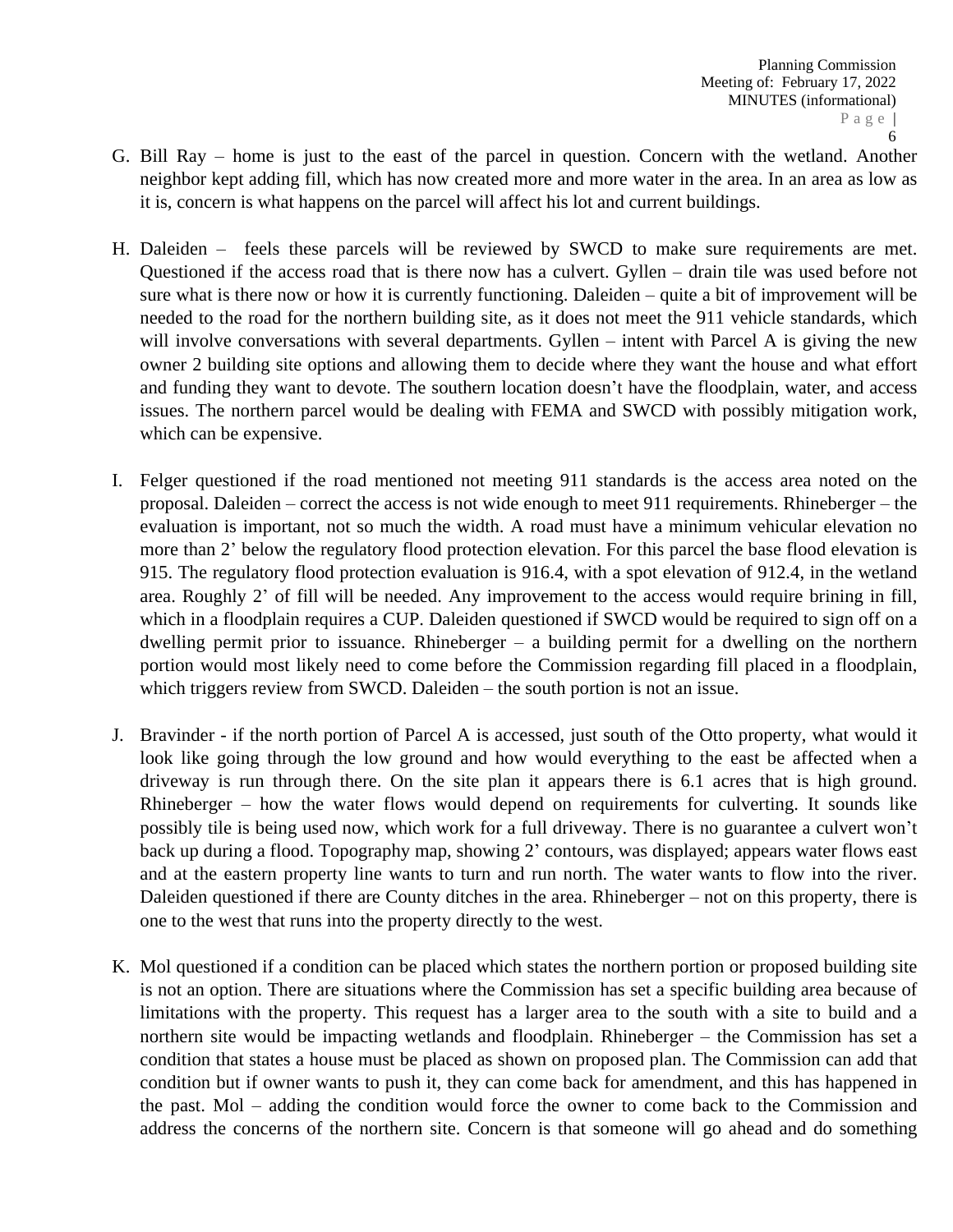without SWCD or Commissions knowledge. By adding the condition there is only one viable building site, without asking the Commission for more. With the sale, a condition with that single site, it is clearly known.

- L. Bravinder proposed motion mentions any land alteration must comply with section 155.056, what does that section state? Rhineberger – in this case specifically referencing section 155.056(D) is considered a flood fringe area. Fill should get properly compacted and is related to fill. The land alteration portion of the Ordinance does state any work in a floodplain requires a CUP. To meet 911 standards, they would need to bring in fill which would require a review by the Commission for a CUP related to the land alteration in a floodplain.
- M. Gyllen agree that someone wanting to build on the northern portion would have to come back to the County for a permit. Limitations will naturally be set on the northern site; slab on grade with no basement, considerable amount of fill brought in, wetland mitigating. The plan is to market the property with all of the limitations and information disclosed, so they fully understand what obstacles are on that property. The new owner will be well aware that the northern site will be costly.
- N. Felger relative to comments on the northern site for Parcel A, is not in favor of adding a condition limiting the house site. An induvial that purchases the property has the right to build where they want. Does not want to preempt them from building where they choose. If they are made aware of the obstacles that come with building a home on the northern site it is their right to build where they want, within reason. Does not want to see a condition that restricts to only building on the southern area. The northern portion might be the ideal location and it should be the owners right to choose where they want to build and what price. Rhineberger – instead of a condition that states where a house cannot go, a condition could state that if wanting to build on the northern portion must come back to the Commission for review. The condition could be related to concern with access through a wetland, land alteration and providing the Commission with more details. Looking at the current aerials, that access isn't going to be used to get to a homesite without some dirt work, and due to the floodplain and wetlands, additional review is required.
- O. Motion by Daleiden to approve a conditional use permit for a three-lot unplatted subdivision in accord with the survey completed by GLS Surveyors dated 12/27/2021 with the following conditions: 1) Per Feedlot regulations the new A/R parcels will be allowed  $\frac{1}{2}$  animal unit per acre and will not be allowed to reach 10 animal units and any building that houses animals will need to be 100 feet from property lines; 2) Driveways will need to be placed as shown on survey and access permits obtained from the County Highway Department for the two west access points for Parcels A and B. For Lot C to the east an access permit will need to be obtained from the Township; and 3) On Parcel A only the south proposed building location is approved unless the proper land alteration permits are obtained to improve access to meet 911 standards. Any land alteration that takes place within the floodplain must comply with section 155.056 of the Wright County Code of Ordinances and any fill placed in a wetland must be reviewed by Wright County Soil and Water. This may also require a land alteration CUP. Seconded by Felger.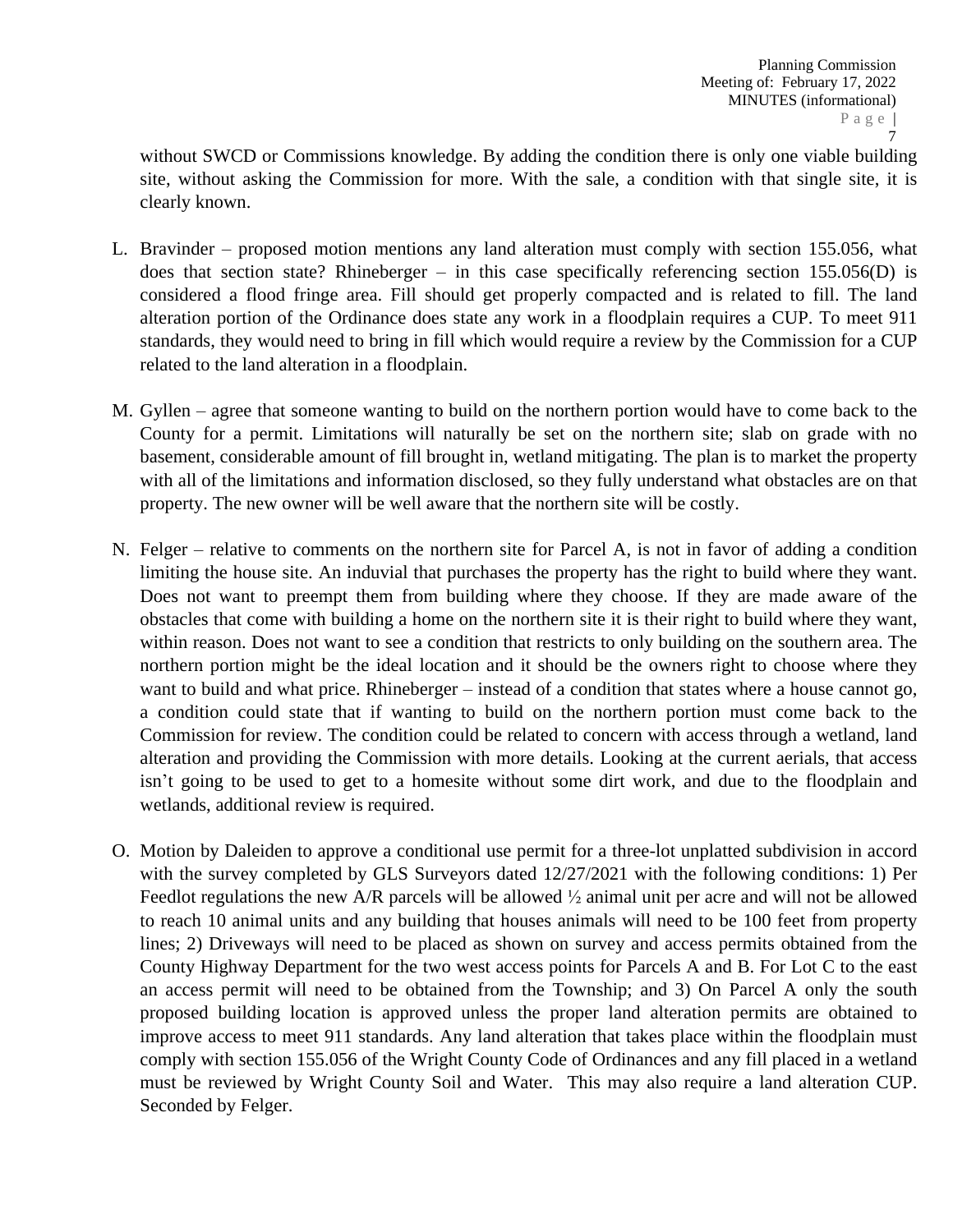Planning Commission Meeting of: February 17, 2022 MINUTES (informational) P a g e | 8

VOTE: CARRIED UNANIMOUSLY